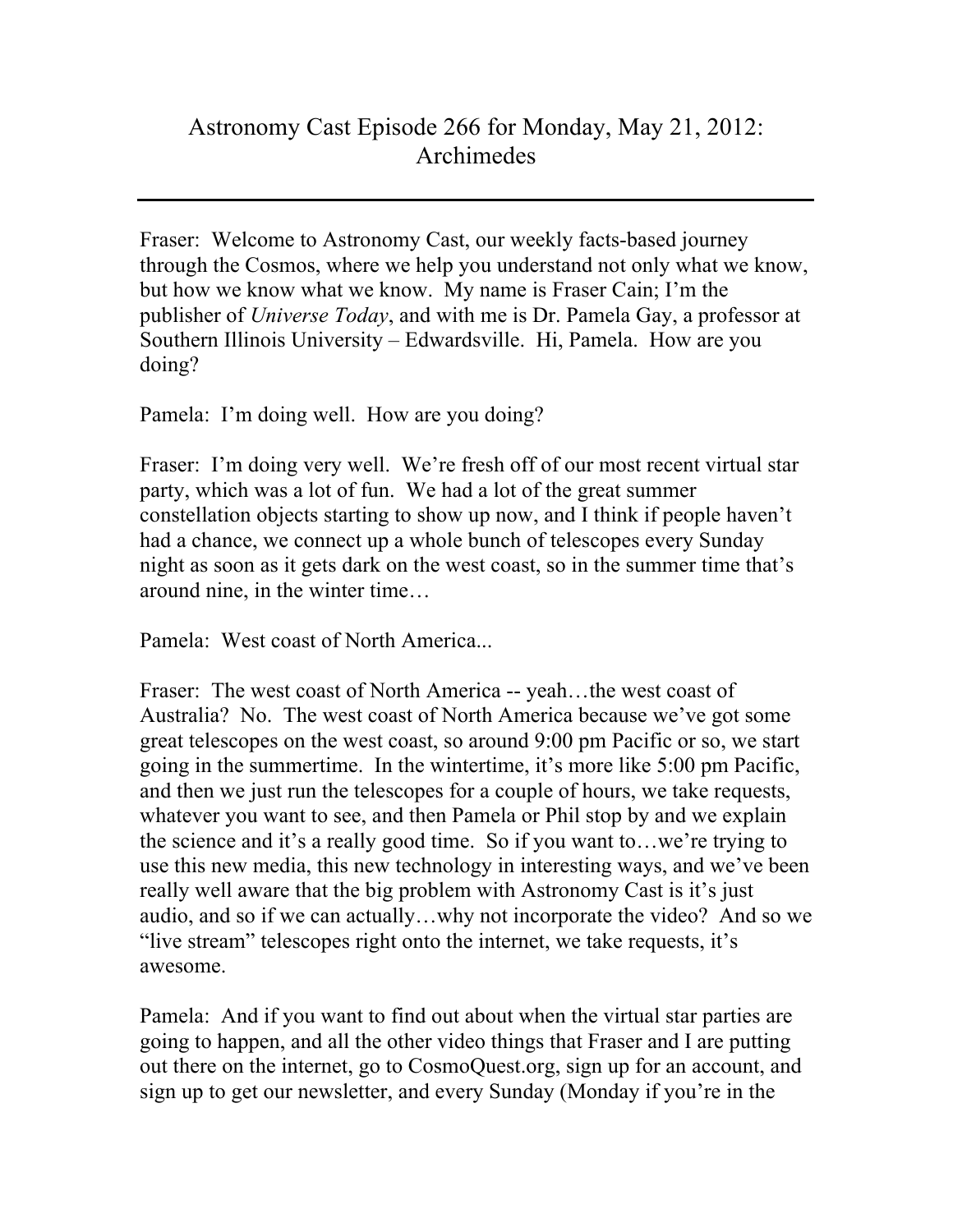pacific rim), you'll end up getting a newsletter that lists all the times and all the different things that we're up to. So for instance, the newsletter that went out last night talked about how myself, and "Noisy Astronomy" Nicole Gallucci are both going to be at the Amazing Meeting, and we hope to meet up with you.

Fraser: Aw, I'm going to miss the Amazing Meeting this year. That sounds great.

## [advertisement]

Fraser: So it's time to look deep into history to the birthplace of modern mathematics: Ancient Greece. And one of the most famous mathematicians of the time was Archimedes. We use many of his mathematical theories and inventions to this day, while others, not so much -- they're steeped in legend and mystery.

Fraser: So Pamela, do you have a whole section when you're teaching people where you go through some of the Archimedes principles?

Pamela: It's more a matter of they keep randomly cropping up depending on what I'm teaching. So when I'm teaching freshman physics, he crops up all through different things we're trying to understand. So when we start talking about basic machines, he came up with the simple Archimedes Screw, which was used to raise water, and you can also use it to raise "stuff." Then he comes up when people start grouching about having to use Calculus because he really is the father of the ideas behind Calculus, even if he's not the one who developed Calculus. Then when we're talking about the initial measurements of distance to the Moon…he didn't do that, but he wrote about what was done by Aristarchus, so he just keeps cropping up as this 300-years-before-Jesus guy, who was doing amazing modern mathematics.

Fraser: Yeah, and also, for people who want to build death rays, he comes up.

Pamela: Well, yes, there's that too. That's actually one of the more awesome things that he may or may not have done.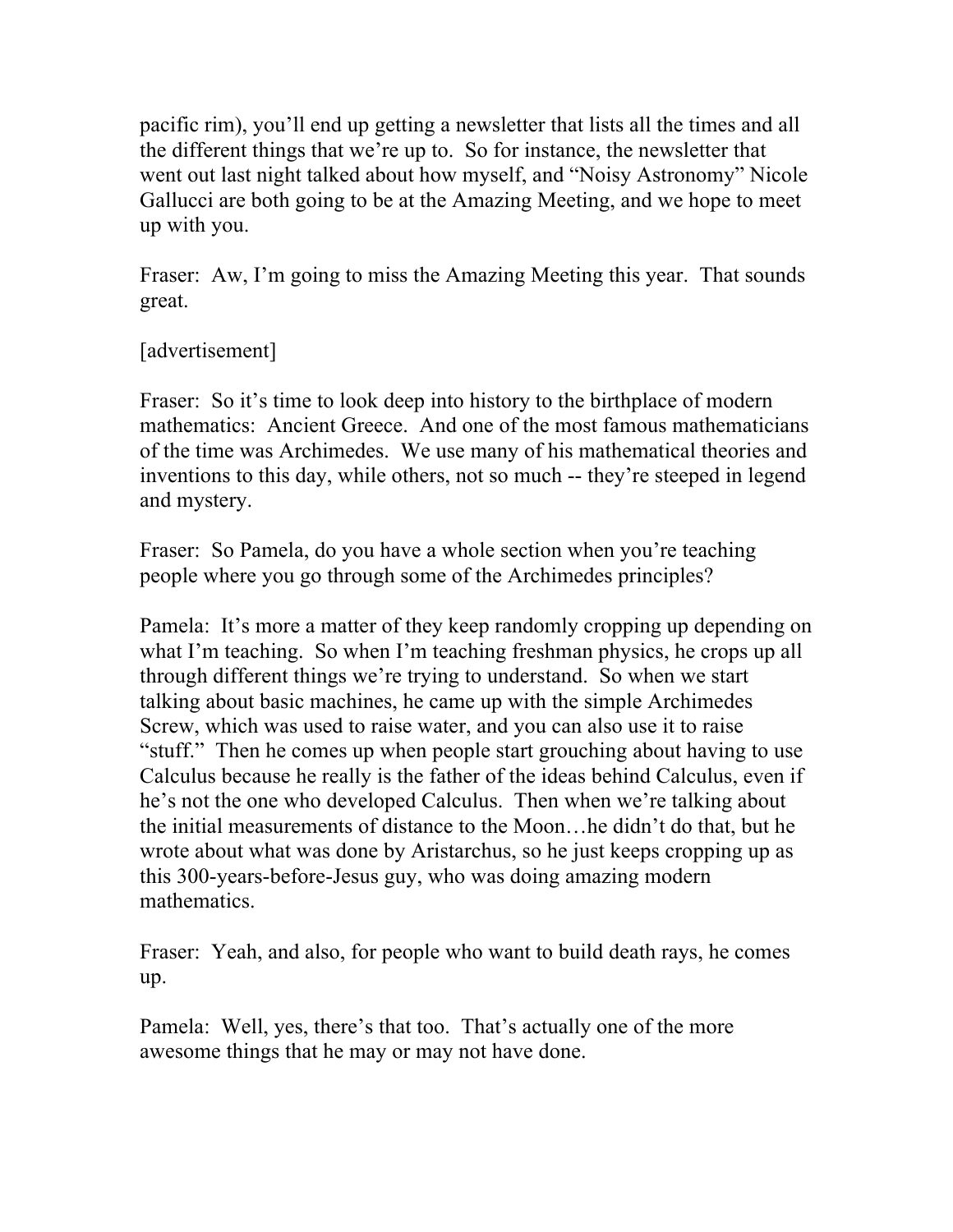Fraser: Yeah, I think the "Mythbusters" have taken a real crack at trying to figure out if he had done it, but we'll get to that in a little bit. So then, who was Archimedes, and when did he live?

Pamela: So he lived about 300 years B.C. (287 B.C. is given as his birth year, roughly), died roughly 212 B.C., actually lived to be an old man by the standards of the time. He lived to be a bout 75, which didn't usually happen back then, and one of the sadnesses is he didn't actually die of old age; he died by annoying a soldier, basically. There are a couple of different stories about his death. It's generally agreed that he died when the city of Syracuse was captured during the Second Punic War, and that the general that captured the city, Marcus Claudius Marcellus, had ordered that he was not to be harmed. He was seen as a scientific, mathematical resource that was to be protected, sort of like a lot of the German rocket scientists in World War II were protected, but depending on whose story you read, the soldier who came across him either found him doing mathematics in the sand (this was in the days before whiteboard -- you used what you had, in this case, sand was the moral equivalent of a whiteboard), according to one story he was working figures in the sand, and the soldier said, "Come with me," and was going to take him to the general, and he said, "No, no, no! I need to finish the calculation I'm doing," and the soldier killed him. According to the other story, the mathematical instruments he had with him were seen as valuable, or dangerous, and he was killed for the mathematical instruments he had. In either case, the general, Marcellus, was rather annoyed at the soldier because he was a valuable protected resource that was killed essentially for no reason. A little old doddering man who basically mouthed off to a soldier.

Fraser: You can just imagine…I don't know…that would be like an episode of the Big Bang Theory.

Pamela: [laughing] I can just see Sheldon doing this!

Fraser: He was just like a quintessential…clearly, a quintessential math geek: "No, no, I need to finish my calculation." When a soldier upon threat of death was telling him to come along, most people will come along, but no, Archimedes had to finish his calculation. Clearly, he had some ideas that he had to get out of his head. OK, so that was how he lived and he died, but there had to be some interesting stuff in the middle. So where did he get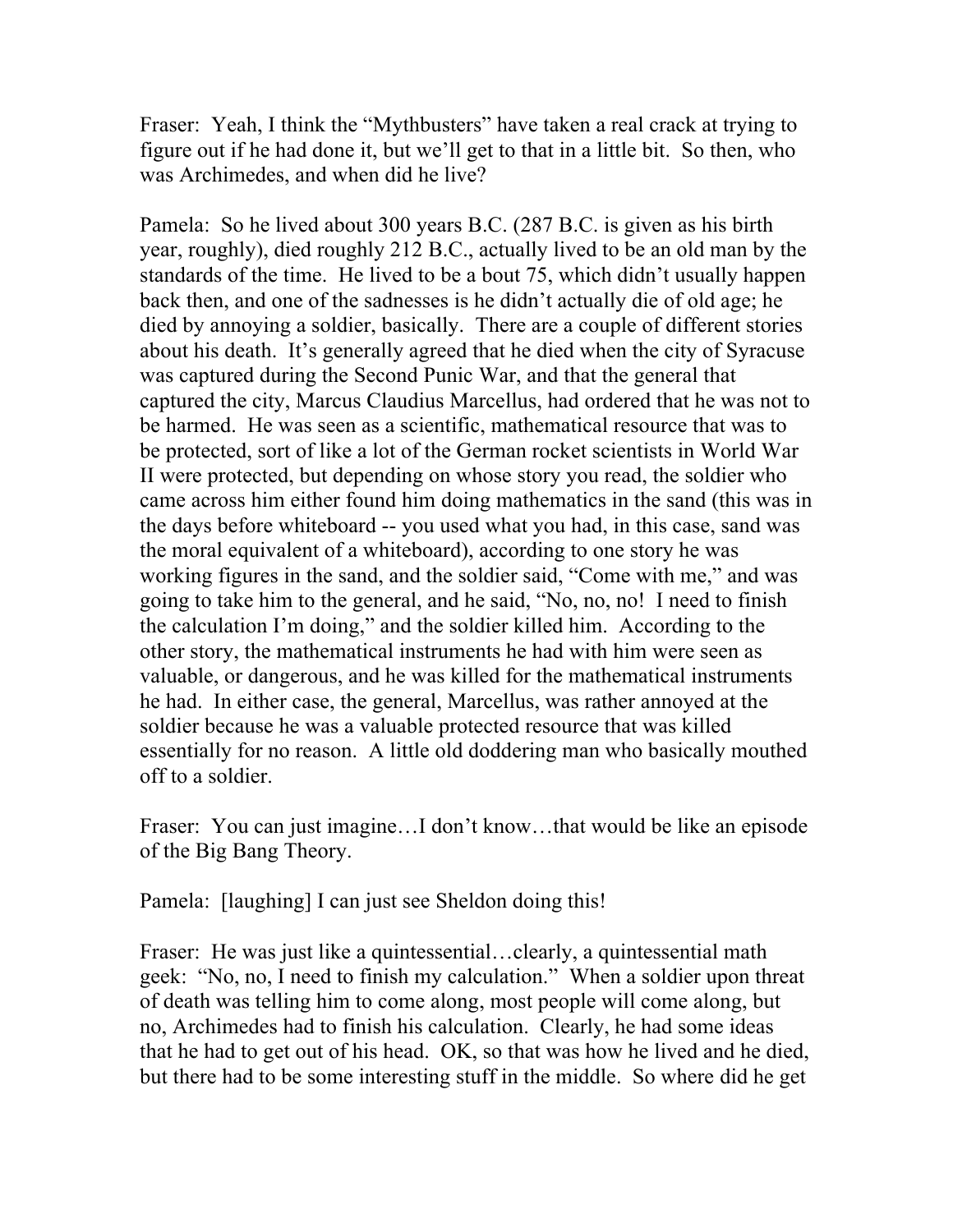started? I know what the big problem with a lot of these scientists from antiquity is that there's just so little information on them.

Pamela: Yeah. So we don't know a lot about him. Luckily, he was written about a bit by Plutarch. He did a lot of his own writing, and so while we don't know the day-to-day details -- we don't know if he had kids, we don't know if he was even married, we don't know any of those -- we do know a lot about who he corresponded with, based on his writings. So it's imagined that he might have studied in Alexandria, Egypt because of correspondence he had with Conon of Samos, and Eratosthenes of Cyrene. So the fact that he was corresponding with these people as friends, leads people to think, well, perhaps he studied with them in Alexandria. It's a guess. We do know that he spent significant portions of his life in Syracuse, on the island of Sicily, and that he was one of the most renowned, both mathematicians and builder of random things, and I think it's the building of random things and the solving of random problems that relied on both experiment and mathematics that he gets remembered for. Lots of people have seen the various cartoons of a naked Archimedes springing out of the bath with a king's crown (it's a cartoon -- the king's crown was not in the bath with him) because he was given the task of determining if a crown the King had made was pure gold or not, and the way to do this (short of melting the crown) was a bit problematic, but he is supposedly the person who, while in the bath thinking, realized as he moved, and the water level moved, that water is, for the most part, an uncompressible fluid, and so if you take something, and it submerges completely in the water, the amount of water displaced is going to give you the volume of the object, and based on the volume and the weight of the object, you can measure its density. If you can measure its density, you can figure out if it's made of pure gold or not because pure metals…each pure metal has a different density, and sure enough, it turned out the crown was polluted with silver, so his "Eureka" moment, where he is said to have sprung out of the bath naked screaming "Eureka!" – no one knows if that's true or not, but we now torture all good first-year physics students with repeating Archimedes' experiment.

Fraser: You like give them a crown, put them in the bath, and tell them to determine if it's pure gold or not?

Pamela: It's usually not a crown, it's usually a series of small cylinders of pure metals, and a graduated cylinder, and you say, "Here are these metals, figure out what they are. Here's a Periodic Table -- you're on your own."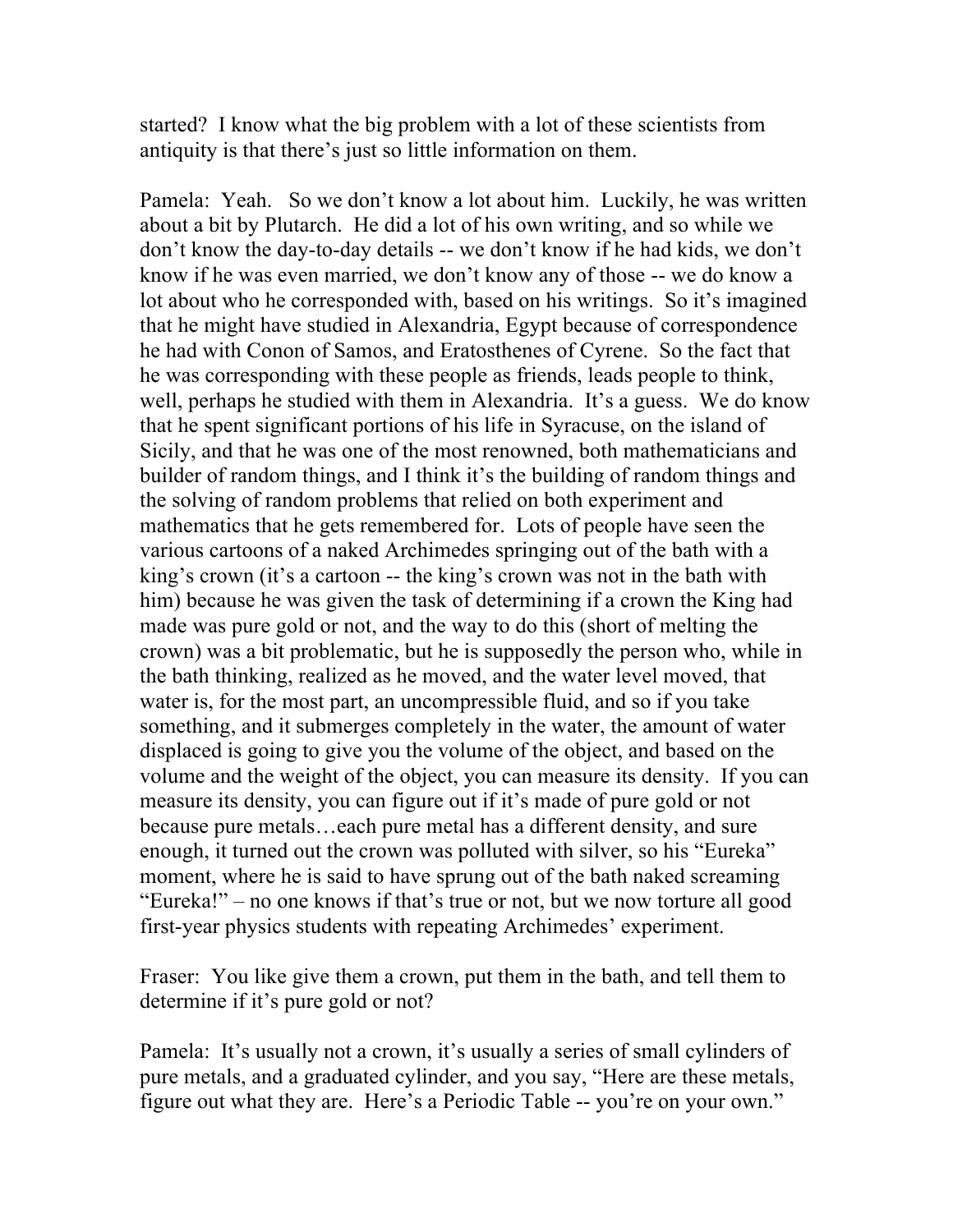And they have to use Archimedes' Principle to measure the density of these different objects, and then determine what are they.

Fraser: And so just to sort of explain to people who perhaps have never done this, you would take these cylinders of metal, you would put them in the water, and you would be able to determine how much water they displace based on their density.

Pamela: Yes. Well, you also have to weigh them. So they displace a given volume. Now, the other thing that comes out of this is he also figured out the Buoyancy Principle, so you figure out the density of something that's able to completely submerge by measuring its mass and then measuring how much water is displaced. This gets you the density. Now the other thing you can do is he figured out that the mass of the water displaced by a boat (or something else that's floating), is equal to the mass that is doing the floating bit, and so this is the Buoyancy Principle. So if you have a giant steel ship, the reason it's able to float is because it's displacing a given amount of water, and the water's pushing on it, and it's pushing on the water, and it all works out with the buoyancy force.

Pamela: Right. The overall density of the ship, when you include all the air that's inside, is still going to be lower than the density of water, so it's more buoyant than the water and it floats up on top.

Fraser: And water weighs a remarkable 62 pounds per cubic foot, so that means you take a area that is the size of your standard floor tile and cube it, so you have a three-dimensional square that would fit on that standard floor tile and that small volume of water weighs about half as much as your standard teenage girl [laughing]. And so you have a vast amount of weight in water, and you don't have to displace a lot of water to float a human, or even to float a ship.

Fraser: And, not to go to Mythbusters too often, but didn't they even make a ship out of concrete?

Pamela: Yeah, they did. That was kind of awesome!

Fraser: Or stone? They did a ship out of stone? Yeah, anyway, the point being…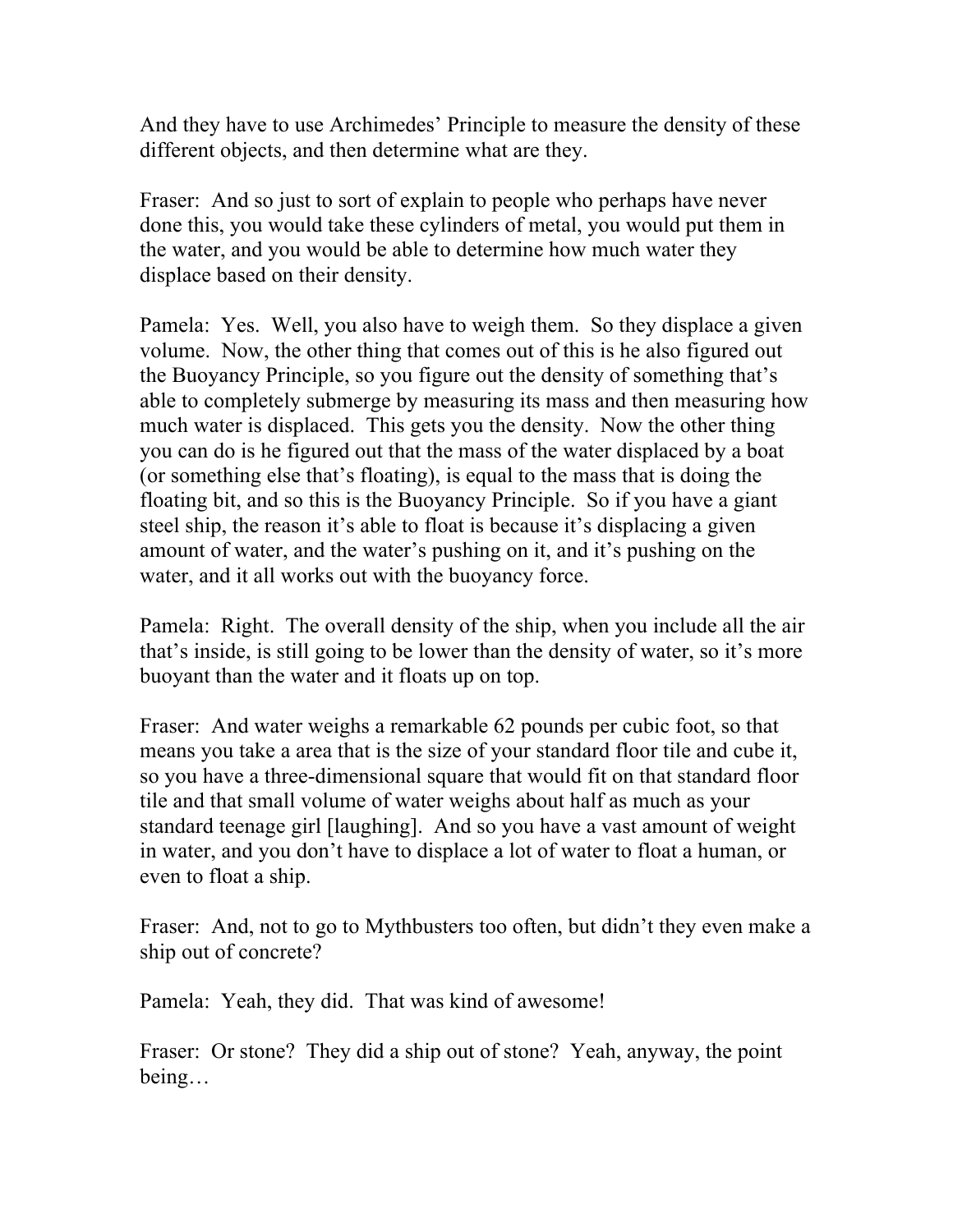Pamela: They made one out of cement.

Fraser: Out of cement, yeah, but the point being that you can...and that's how you can do it with steel, right? As long as the overall density of what it is that you're working with is lower than the density of the water, the whole thing is going to float, as long as the water doesn't get in. As soon as the water gets in, then it's going to sink.

Pamela: And building cement canoes is kind of a standard thing to ask civil engineers to do because it's fun to torture them, plus cement's fun to play with.

Fraser: That's cool. Right, so I think, you know, if there's anything to take away, it's this whole concept of Archimedes' Principle, and really, if you've gone and taken any math, any science, any physics, you will have run up against this and you will have done the calculations to determine the amount of…the density of various objects. And this is used all the time, even in astronomy. Astronomers have calculated the density of planets, of stars…

Pamela: Or more to the point, we are much…we use the Buoyancy Principle, which he came up with, for those stratospheric balloons that people are using to send "Camilla the Chicken" up to outer space, and to send all sorts of scientific payloads up to that boundary between the atmosphere and space. Balloons are held up by the Buoyancy Principle because the inside of the balloon is made of a lower-density material than the outside of the balloon, or the air surrounding the balloon, so they're able to float up. Sometimes it's something as simple as having a hotter gas, and the hotter gases have a lower density, so it's able to be supported by the buoyant force. Sometimes it's a matter of using hydrogen or helium as the gas inside the balloon. So different balloons work in different ways -- all of them are supported by the buoyancy force, all of them are able to carry payloads up, whether it be a human being taking photos, or a camera set-up that's traveling to the boundary between the atmosphere and space.

Fraser: Now, he was sort of most famously known for the Archimedes Principle, but he was able to…we've mentioned this, he liked to play in almost every area, so he also worked on a lot of engineering-type tasks as well, and I think one of the most famous things from there is the Archimedes Screw.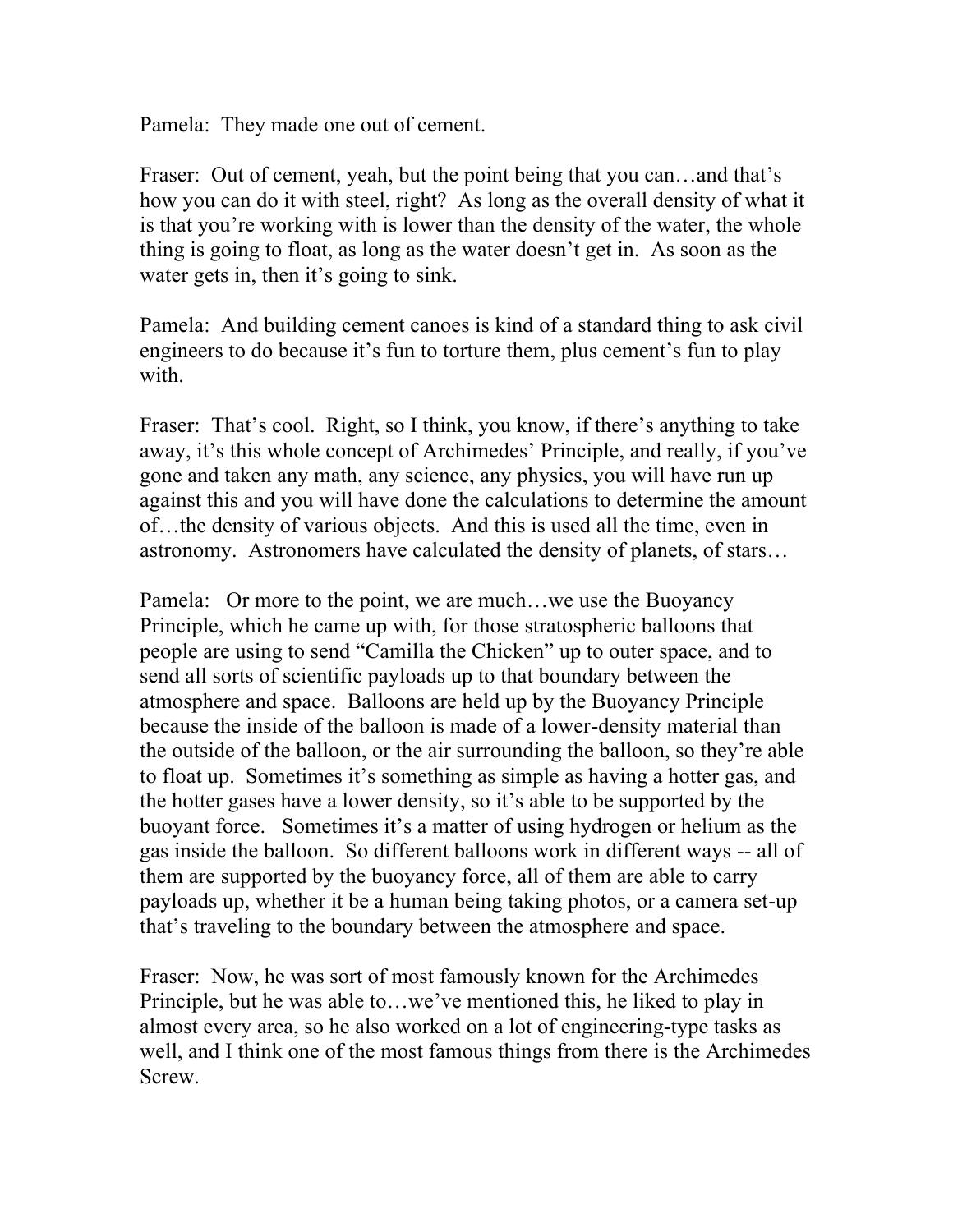Pamela: Right, so this is…if you've never been to a science museum, this is your excuse for going because most science museums will actually have a hands-on demo where you can turn a screw and it raises fluid up. It's just this neat system where it turns out that when you run an inclined plane that's shaped like a screw through fluid, the fluid will get carried up the inclined plane. It's just one of those awesome, "Wow! How did he figure it out?" I have no clue how he figured it out; it was just one of those "moment of genius" things that he did. He's also famous for figuring out levers, which seems like a really lame thing, but he was the person who figured out that if you want to lift a heavier object, you just need a longer lever arm. and that's the whole concept of with a long enough lever arm you could lift the planet Earth.

Fraser: Which is true, but you'd need some place to put the lever.

Pamela: Right, and then you also have to figure out, well, what force is it that you're trying to displace? But yeah, it's entirely true -- you could do it (with a bunch of caveats).

Fraser: If you've never seen an Archimedes Screw, this is an idea…you've got a cylinder, and inside the cylinder you've got a screw (like a great big screw bit), and then a handle on the top, and as you turn this screw in the water, the water just moves up the cylinder and pours out the top, and this is the way they were able to pull water out of wells, and out of rivers and stuff from a lower level to a higher level -- just an amazing technology! You can imagine: it saved you from having to drop buckets down, it was the thing you could hook up animals to and be able to turn it and water just poured out the top like clockwork.

Pamela: Well, and unlike buckets, it's a continuous flow of fluid, so one of the more useful ways of using it was just to raise river water up a hill. So you can imagine: you have the nice incline, and then you have oxen at the top that are, through a set of gears, turning your screw with you, and they're able to irrigate your fields.

Fraser: Yeah, that would have been a huge…you can see why the general would have wanted him kept alive with those kinds of ideas coming out of him. Now, I think the other thing Archimedes was really famous for was a lot of his work with circles, and spheres, and the underlying math involved.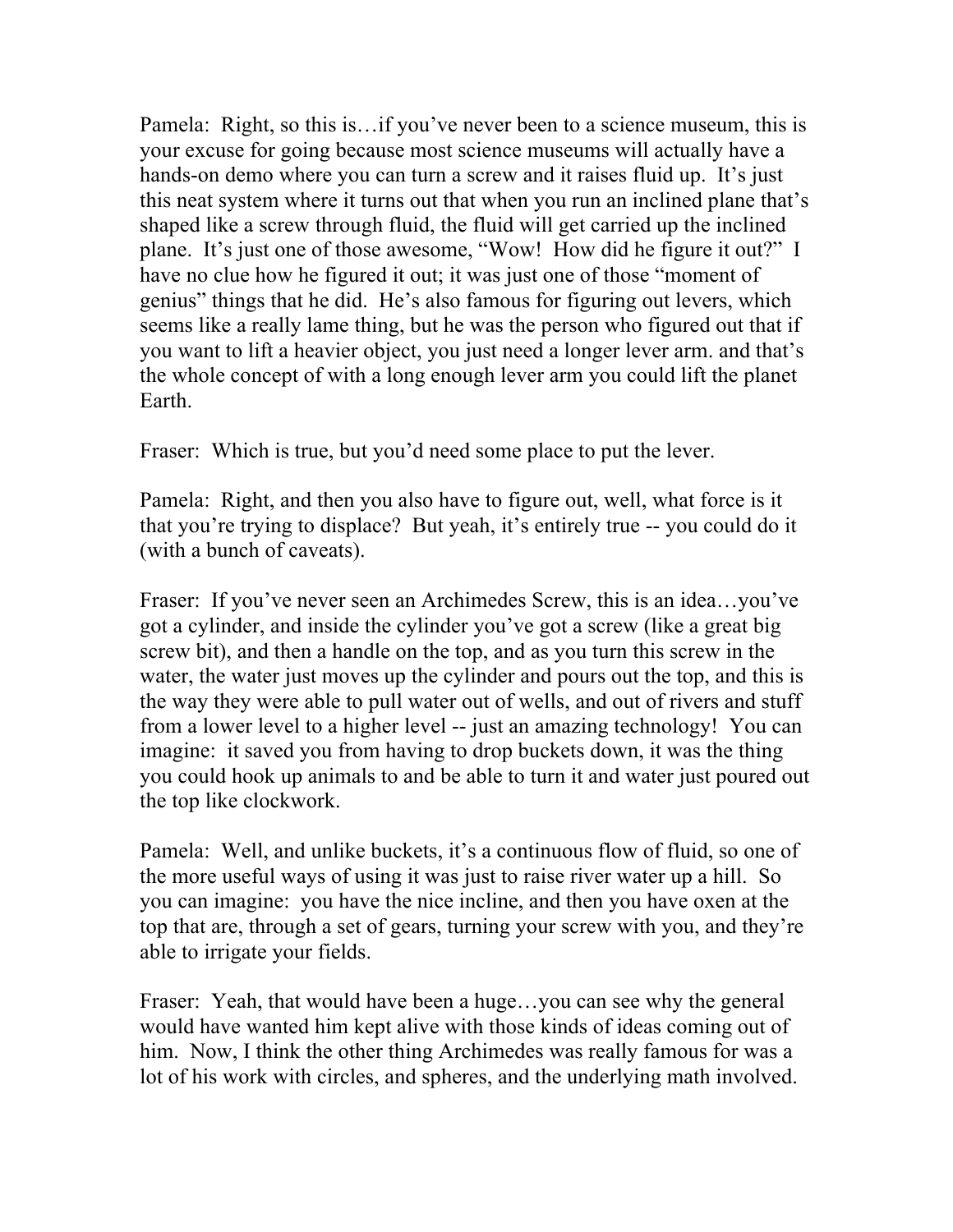Pamela: He was an insane mathematician. There is a process that is called either the Method of Exhaustion or Brute Force, which is a way of solving math problems by basically doing a bazillion little tiny calculations. When you're first learning Calculus, one of the first things that they teach you is the area underneath a curve can be solved for by treating it as a bunch of little, tiny rectangles, and adding all those little tiny rectangles together. Archimedes is the person to blame for that.

Fraser: I remember that!

Pamela: [laughing] And so he used this Brute Force summation technique to get at the areas under curves to start to figure out the volumes of rotated curves, rotated volumes. He set out to figure out all sorts of volumes that nowadays we happily solve using Calculus, and because he did his Brute Force mechanisms, he was able to come up with fairly accurate values of Pie. I mean…you can't come up with a completely accurate unless you have infinite time value, but he came out with a fairly precise value of Pie. And the thing he did that he was actually most proud of, (and the fact that he did it without Calculus – kudos!) he was able to figure out that the volume and surface area of a sphere inscribed within a cylinder is 2/3 of that of the cylinder. So this means that if you take a sphere, and you put it in a cylinder, where the diameter of the cylinder is the same as the diameter of the sphere, and the height of the cylinder is the same as the height of the sphere, then the area (including the caps of the cylinder) is going to be larger than that of the sphere, such that the sphere is 2/3. And it works for both area and volume, which is just one of those neat little parallels that someone working in ancient Greece could totally get behind. So when he died, it was at his request…there was a statue of the sphere within the cylinder as part of his burial.

Fraser: That would be a very difficult statue to build.

Pamela: Yeah, I was actually really hoping, as I was researching this show, that I could find a picture of it, but it turns out that his tomb has been lost and it was one of those moments of "Huh! That's bizarre" because they thought they had found it in the 1960s, and then they misplaced it, and the fact that it got misplaced in modern times is something that highly disturbs me, but if you've ever gotten the chance to wander through Greece or Italy, you're wandering around and everywhere you look there's bits of ancient stuff, and you can sort of imagine someone needs to build a building, and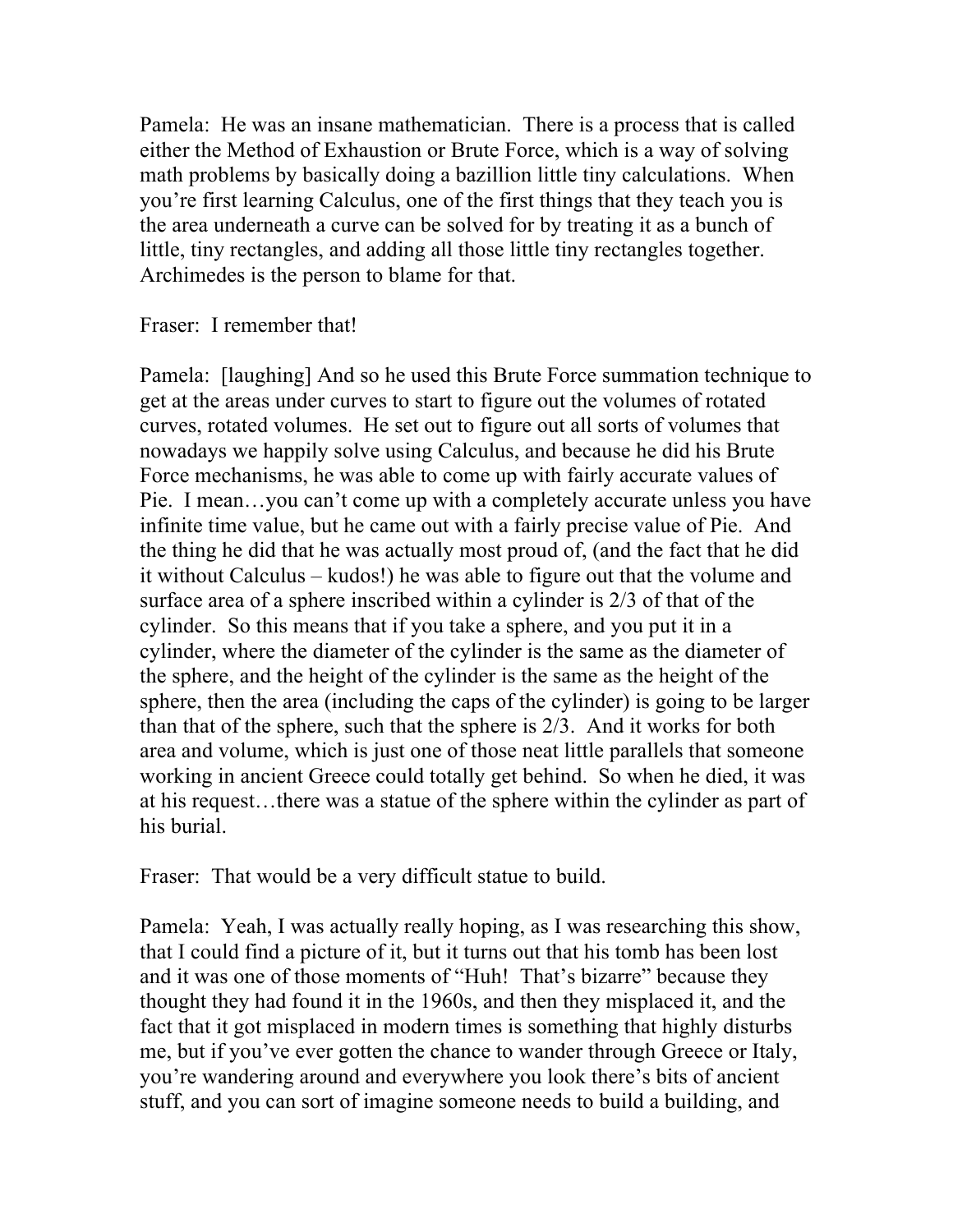they have to get rid of the ancient stuff, and so I fear that overpopulation is slowly going to remove records of lots of really awesome old stuff.

Fraser: So let's talk about a couple of his inventions, and ideas that maybe weren't quite so based in reality, and maybe it was a little more myth and legend that could perhaps have been busted recently.

Pamela: Well, I think you're getting at the idea that you could use mirrors to set flame to ships. One of the great weapons of mass destruction of Ancient Greece that Archimedes was given credit for was using mirrors to set fire to ships. The idea was you get a bunch of soldiers along the shore, they all have parabolic mirrors, they point their parabolic mirrors at the ship, and the ship combusts. And there have been a couple of different tests on this. The first test that was done on this was done in 1973, it was a Greek scientist Ioannis Sakkas (sorry I'm mispronouncing that), and it took place outside of Athens, so they had the Sun at the same altitude that you'd have it at, they used 70 mirrors -- they were fairly large mirrors, they were 1.5 by 1 meter in size, so more than my arm span wide probably and twice, yeah, they were big…so 1.5 by 1 meter, 1 meter is 36 inches or so, so these were hard to hold, hard to manufacture, but they did everything they could to make them authentic. These were copper-coated, and they pointed all of these large mirrors at a plywood mock-up, and the plywood mock-up very quickly, at a distance of 160 feet, caught on fire. So using these large mirrors, a fairly small distance (160 feet, 50 meters, about half a football field), they were able to set the boat on fire. Now, Mythbusters came along and tried to replicate this, but they opted to use much smaller mirrors, and then they put the ship at a greater distance, and they found that, after about ten minutes, they were able to get everything focused together, everything not moving, perfect weather conditions, they were able to get smoldering and a little bit of flames. So when you make it a slightly more realistic idea, it appears that maybe it doesn't work so well, and then when they repeated this again on Mythbusters a second time, with an even more realistic greater distance to the boat, they couldn't even with 500 school children be able to get things on fire. So it appears that Archimedes might have been able to set things on fire if they were like almost on top of the harbor, and the mirrors were really big, and the weather was perfect. And the other caveat was it had to be happening near dawn/early morning because of where the Sun was relative to the harbor. Mythbusters considers it busted, has guessed that likely what was actually happening is they were blinding people on the boat, shining mirrors into their face. And flaming arrows are a whole lot easier to use to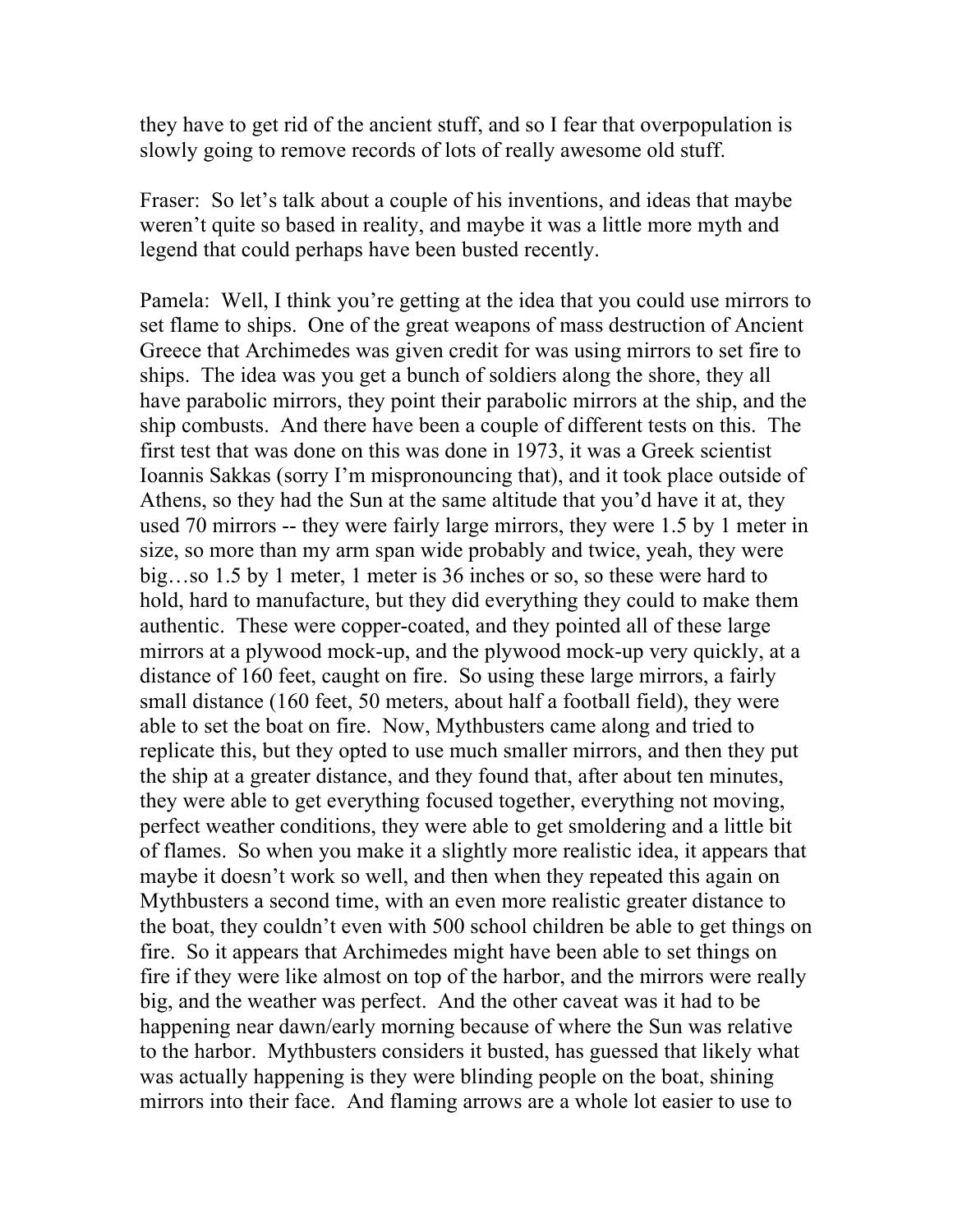set fire to boats, so you can imagine someone getting blinded by a mirror, and then all of a sudden their boat sets on fire, so you blame the mirror when really it was a flaming arrow.

Fraser: But I think actually shooting, or using the mirrors to blind people that should be pretty effective when you think about it because you couldn't get a sense of where the troops are on the land, where to land, so if you just set up some people, maybe some non-combatants with these mirrors to blind people, that might be a fairly effective way to keep people…at least add a little more confusion to the invasion.

Pamela: And if you think about it, if they were attacking at dawn, they were attacking with the idea of having the Sun behind them to blind the people they're attacking, so it's the exact same strategy on both sides. One side is using the mirror to blind people, and the other side is just using direct sunlight to blind people.

Fraser: Now, the other thing he created was the "claw." Have you heard about this: The Archimedes Claw?

Pamela: No. That one I don't know about.

Fraser: It was like a crane that could be used to kind of grab a ship and pull it out of the water as it was attacking, so you know…and people have, again, tried to test that out and see. There was a show, it was like "Super Weapons: The Ancient World," or something like that, and they tested out building an Archimedes Claw and they thought, "Eh, maybe. Maybe it might work," but it would have to…again, it would have to be really close, you'd have to have this gigantic boom arm that would reach out, and you would grapple with the ship.

Pamela: And couldn't you just sail out of reach of something like that? It wouldn't really be all that stealthy.

Fraser: Well, it's not as stealthy as...the point is, as these people are about to land, are about to invade, you mess up their ship, but it just it doesn't sound like it would have been the best way to go about it. Now, one of the things that we've always gone with was we try to match up the scientist and their associated mission. So has there been a mission for Archimedes?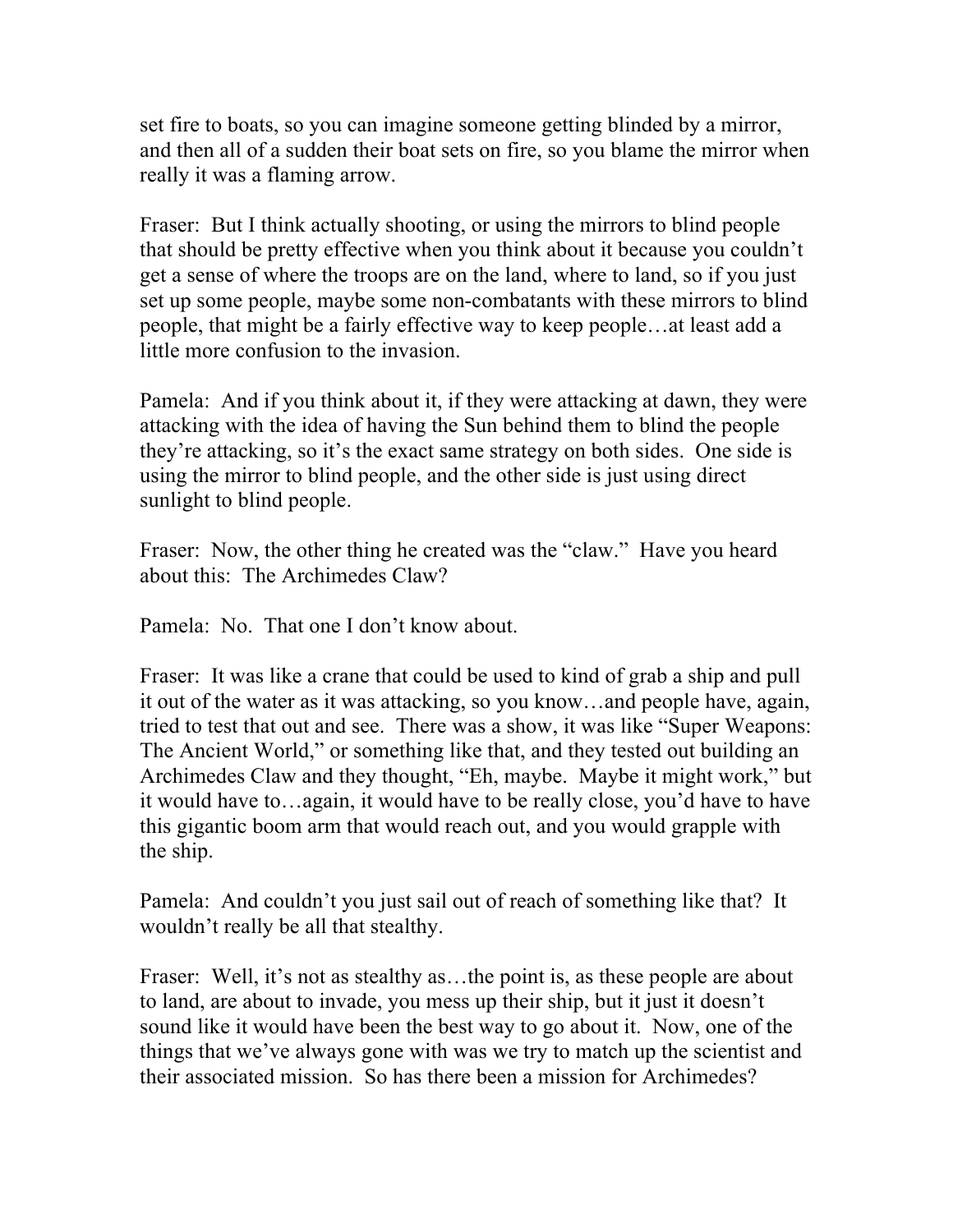Pamela: You know, the ESA website's left me confused on this point. There is in the late '80s, and up until 1992, a bunch of references even in books to the ESA (European Space Agency) Archimedes Satellite Network, which was a network of satellites that had highly-elliptical orbits that were going to be used to do telecommunications in Europe, and these are extremely useful because while they're going over the northern polar regions and sending signals to Scandinavia and other northern extremes that are kind of hard to get signals from geo-stationary satellites to. They're moving at near geo-stationary rates, and then they zip out and they move quickly on their far-out elliptical parts, and then very slowly swing by again, so this is a technique that's been used by the Russians, and used by others, but then I could never figure out if they launched the sucker. There are no references to it past 1992 that I was able to find, so I think this is a mission that didn't make it into existence. What was fun, though, is that I found references to the trials that were the "Eureka" mission, so there was clearly some humor involved. There's lots of books talking about this model, there's some journal articles…can't figure out if it was launched or not.

Fraser: Hm. Well, I know when the Europeans launched their Galileo constellation...

Pamela: Yeah.

Fraser: Right? Was it the Galileo? Anyway...

Pamela: There is communications going on in Europe.

Fraser: No, no, but there's a GPS system that's being developed by Europeans.

Pamela: So this is one of the mysteries.

Fraser: Yeah, yeah -- one of the mysteries. OK. Now, was there anything else we want to talk about Archimedes while we're sort of flubbing the show?

Pamela: He is the father of Brute Force mathematics that we torture high school students with, and that is just kind of awesome. He left behind a series of books, and what's kind of amazing is because so much has been lost in the 2300 years since he worked, we don't even know if we lost more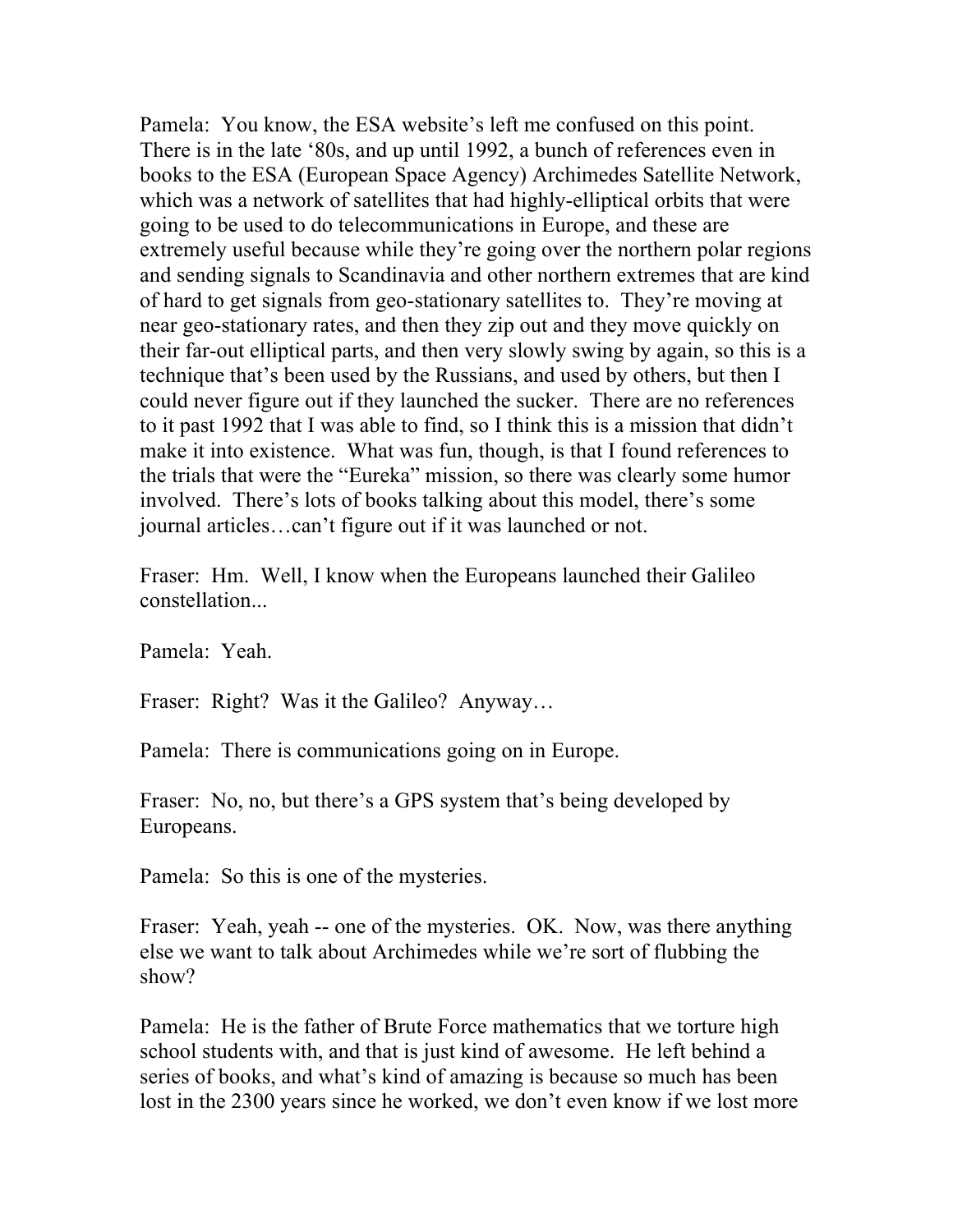than we kept. So just imagine if the libraries in Alexandria had never been burned. Imagine if more texts had made it into the future. I think the only thing that we've left out so far is one of the perfect spirals is the Archimedes Spiral. This is a spiral that is formed when you have something that is rotating at a constant rate and moving away from the circle at a constant rate, and in polar coordinates, which is a way to define mathematics when things are moving around an axis in a symmetric way. It's a nice, clean equation, where the distance that you're at is equal to  $A+B$ (theta), where A is a constant that defines how wide it ends up being, and B tells how quickly it's rotating. So he defined a spiral, and that's kind of cool.

Fraser: And I know he also left a bunch of mysteries, too. He came up with a whole bunch of mysteries like…what were they? He wrote a bunch of, I guess, a bunch of books on the measure of the circles, on spirals, on the sphere in the cylinder, on floating bodies…so this is where a lot of these books that came to us today. And then he left a bunch of problems as well. In one, he tried to count the number of grains of sand that would fit inside the Universe, trying to count the number of cows in a herd…so he left a bunch of really interesting work, and I guess this was…I wonder how much of his stuff might have been burned in the library of Alexandria and how much of it remained.

Pamela: Yeah, it's hard to tell. All we know is we've lost a lot of volumes, and…imagine if he'd lived after we knew about Calculus. He was already trying to do all sorts of problems that require summations, that require set theory, that require a whole lot of complex ways of dealing with large numbers, and he came so close to discovering Calculus, and he just stopped at summation.

Fraser: I always wonder about that. You know, there's so many times when there are these calculations, these discoveries, or people are really close to even things like understanding how the human circulatory system works, or the germ theory, or…

Pamela: Atomic theory, which is his grains of sand idea…

Fraser: Yeah, or in this case, you can imagine that he'd gotten that close to Calculus, well what would happen if they were doing Calculus 2000 years ago? Would that have changed anything? So I always wonder if some of these, just these discoveries that almost…they didn't require any specific